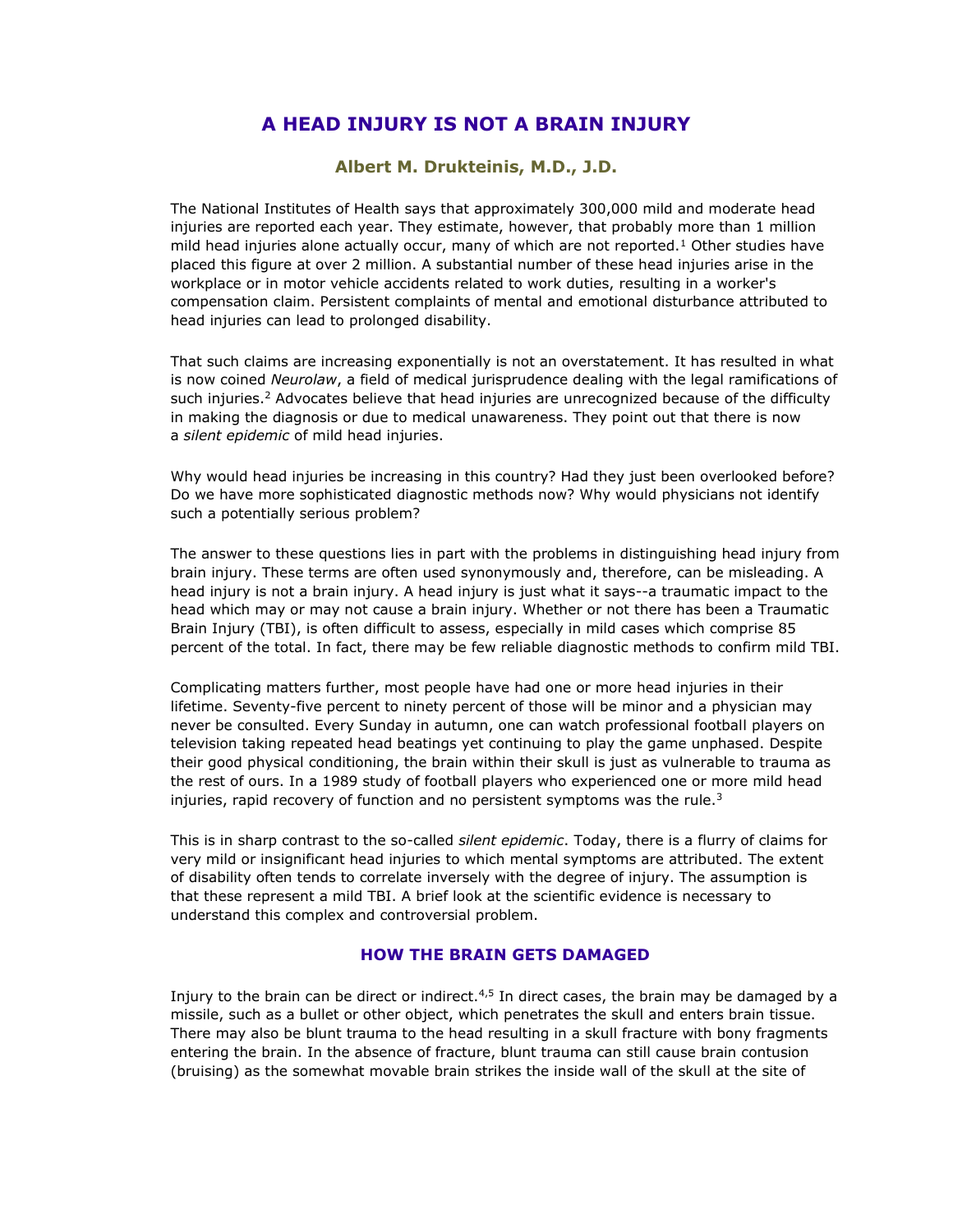impact. As the brain recoils back, the opposite side can strike bony structures also causing what is known as a *contrecoup* injury.

Brain contusion usually involves some degree of bleeding, known as hemorrhage or hematoma. In some instances the bleeding is limited to tiny spots (petechial hemorrhage) which are difficult to detect. The traumatized brain can also show swelling, blood clotting, and tissue laceration.

Depending on where the damage is, focal or diffuse, neurological function is affected. This can lead to sensory loss, paralysis, alteration of consciousness, coma, and even death. This kind of damage does not usually present much of a diagnostic problem, and is not the controversial issue in TBI.

Indirect head injury, on the other hand, can present more of a diagnostic challenge. These are situations in which there is no missile or blunt trauma to the head, but the slightly movable brain is jostled by sudden or violent movement of the head. A common example of this is the rapid and repeated shaking of babies which leads to brain injury or death. In some experimental studies, animals were subjected to rapid acceleration/deceleration or rotational forces, and demonstrated brain damage on pathological analysis.<sup>6</sup> Specifically, long nerve filaments called *axons* appeared to have undergone a shearing effect (*axonal shearing*).<sup>7</sup> Of course, such experiments are not possible with humans, but proponents frequently use the theory of axonal shearing to explain alleged mild TBI in motor vehicle accidents where there has been no direct head injury or very minor head injury. Unless it is accompanied by evidence of hemorrhage, axonal shearing cannot be clearly documented in living humans through diagnostic studies. Also, the conclusions from these animal experiments to explain mild TBI in humans may not be wholly applicable, since the forces employed were far greater than is typically seen in low-impact head injuries.<sup>8</sup>

#### **FINDING THE DAMAGE**

The diagnosis of TBI following a head injury is often made at the scene of the accident or shortly thereafter by looking for characteristic signs of brain insult. These can include an altered state of consciousness, seizures, impaired responsiveness, and focal neurological abnormalities on physical examination. The Glasgow Coma Scale is commonly used as a quantitative measure of the injured person's level of consciousness.<sup>9</sup> Scoring is on a 15 point scale divided into three categories: eye-opening response, verbal response, and motor response. The higher the score, the less impaired. Ambulance attendants and emergency department physicians will rate the injured person and monitor for improvement or worsening of the score with time. These scores have also been shown to have a predictive value for longterm impairment from a TBI. For example, individuals with scores of 8 or higher will not have long-term impairment in the majority of cases. Most of the mild TBIs in controversy have scores of 13 to 15.10

Other diagnostic studies for TBI include, as a minimum, a skull x-ray to determine whether or not there has been a skull fracture or penetration. A brain wave study or electroencephalogram (EEG) is also used to show a slowing pattern or focal abnormalities that are suggestive of TBI. However, these may be nonspecific findings or may represent a preexisting abnormality. CT and MRI scans of the brain will usually identify bleeding and other structural abnormalities, but may be less useful for microscopic changes. More sophisticated radiographic studies such as positron emission tomography (PET) and signal positron emission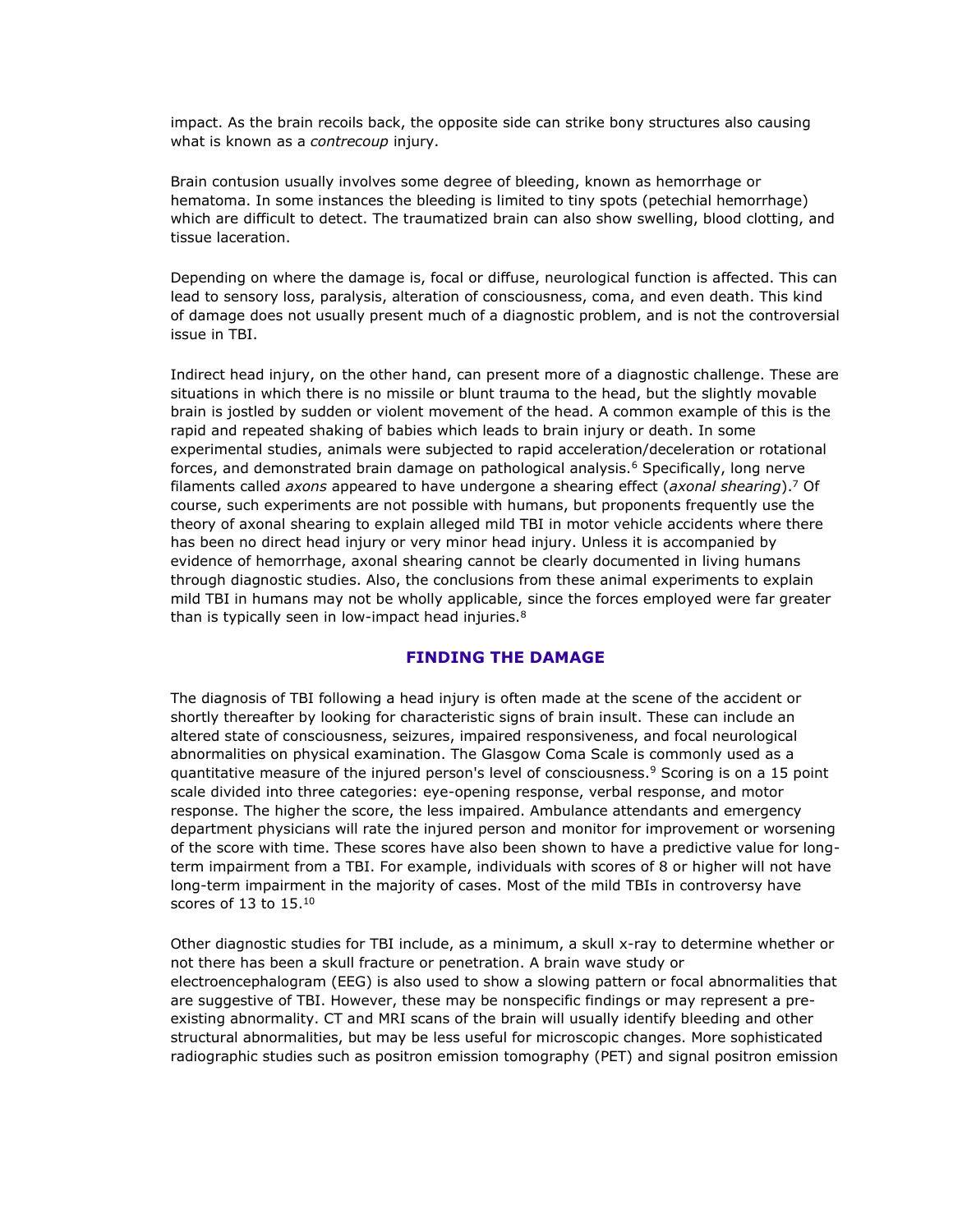tomography (SPECT) scans, which provide functional imaging, have shown interesting use on a research level but are not reliable for diagnosing TBI.<sup>11</sup>

When these diagnostic studies have demonstrated abnormality consistent with TBI, there is usually little debate. There may be differing opinions on the prognosis and long-term impact, but at least the presence of TBI is established. The difficulty really comes in the majority of alleged mild TBI cases where everything is normal. In those instances, the diagnosis is often made on the basis of symptoms alone.

### **WHAT ARE THE SYMPTOMS?**

A shock or insult to the brain in which there is no *contusion*, is known as a *concussion*. The hallmark of a concussion is loss of consciousness (LOC), or at least dazed consciousness, coupled with posttraumatic amnesia (PTA). The amnesia can also be for events prior to the head injury as well as after. Mild TBI is usually defined as LOC for less than 20 minutes and PTA for less than 24 hours. A great many individuals with alleged mild TBI, however, describe little or no LOC and no PTA.

Following a concussion, individuals often describe a number of mental, physical, and behavioral symptoms, which in varied combination are referred to as Postconcussion Syndrome (PCS). It is estimated that 50 percent of individuals who have had a concussion will develop some degree of PCS. A PCS is considered evidence of mild TBI.

The type of complaints described in PCS are: $12,13$ 

#### **MENTAL DISTURBANCES:**

- Attention
- Memory
- Speed of information processing
- Speech/language
- Mental Organization
- Perception
- Task efficiency
- Executive functions
- Word-finding
- Concentration

### **PHYSICAL SYMPTOMS:**

- Headache
- Sleep disturbance
- Fatigue
- Lack of energy
- Nausea
- Dizziness
- Ringing in the ears
- **Blurred vision**
- Photophobia

#### **BEHAVIORAL CHANGES:**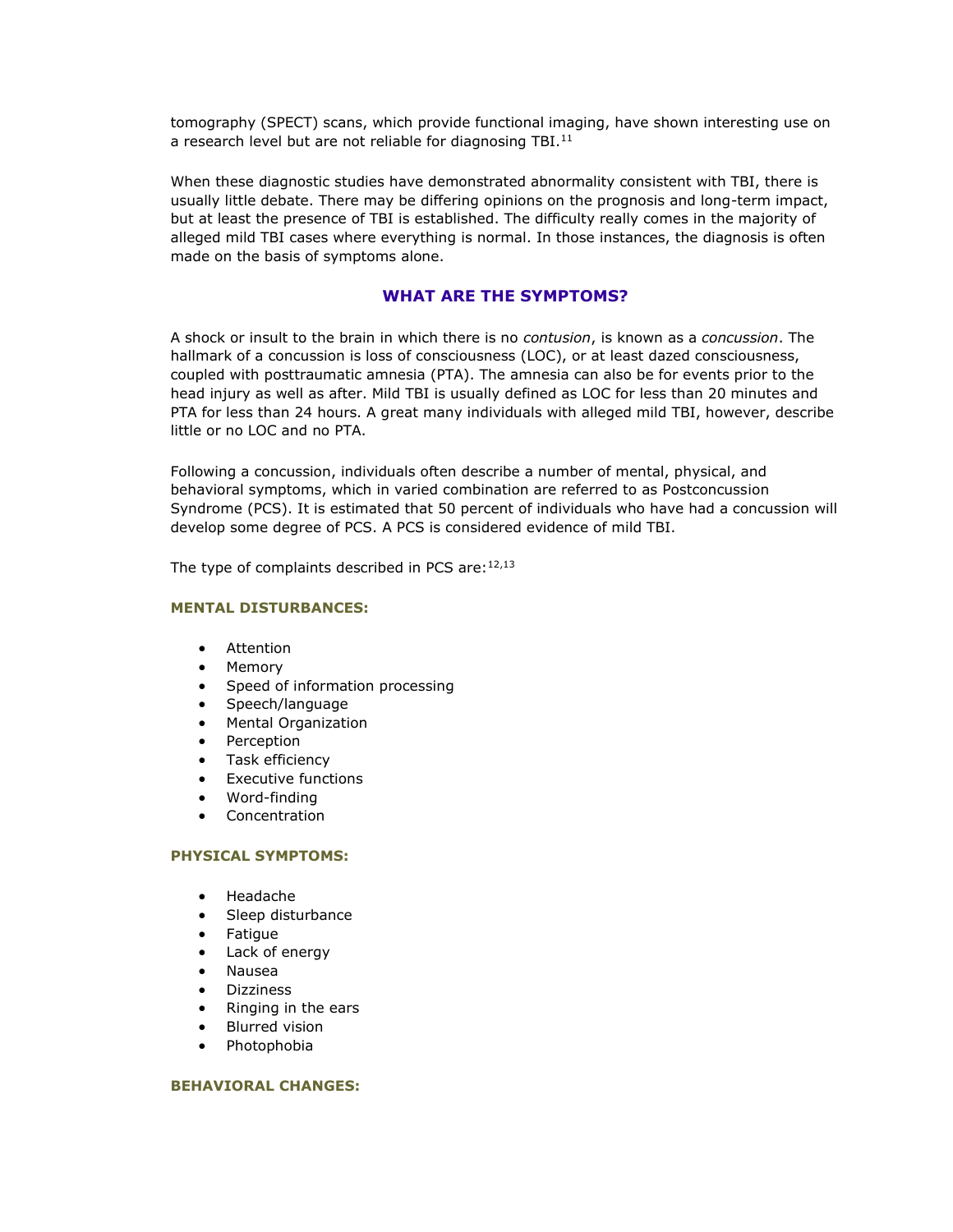- **Irritability**
- Angry outbursts
- Rapidly changeable mood
- **Disinhibition**
- Poor social judgement
- Anxiety
- **Depression**

Again, individuals may have a number of complaints from each category. No specific number or combination is necessary for the diagnosis of PCS. Adding to the difficulty of diagnosis are the results of studies which suggest that many of the symptoms reported as PCS are common among the general population and not related to a head injury.<sup>14</sup> Furthermore, the types of complaints that are likely to be part of PCS are commonly known to the general public. In one study, a group of subjects, who did not have personal experience or knowledge of head injury, were asked to select from a list of symptoms which they would expect to have. They chose a cluster virtually identical to PCS.<sup>15</sup>

Most of the time, a PCS is presumed when complaints follow a head injury and are said not to have existed before. But, people are not always reliable in how they reconstruct historical accounts. They may, for example, have forgotten having similar symptoms prior to the head injury, or erroneously may attribute new symptoms to the head injury when something else was responsible. In one study of personal injury claimants who did not have any direct or indirect head injury, there were high rates of complaints which are commonly associated with PCS or mild TBI: anxiety (93 percent), sleep disturbance (89 percent), depression (88 percent), headaches (79 percent), fatigue (78 percent), poor concentration (77 percent), irritability (65 percent), feeling disorganized (61 percent), confusion (59 percent), loss of task efficiency (56 percent), memory problems (53 percent), dizziness (44 percent), and wordfinding problems  $(34$  percent).<sup>16</sup> Therefore, while the complaints typically associated with mild TBI may be important in the diagnosis, they are not conclusive.

# **NEUROPSYCHOLOGICAL TESTS**

The increase in presumed diagnosis of mild TBI has been fueled to a great extent by the use of neuropsychological tests. These tests, often administered by well-trained professionals, attempt to provide a more objective means of measuring brain dysfunction and thereby help in the diagnosis of TBI. Since symptom history and diagnostic measures may not be conclusive, it is easy to understand why these neuropsychological tests would be attractive if accurate. Indeed, they offer more objectivity than plain observations, since the tests present tasks in a controlled and standardized format. There are dozens of different neuropsychological tests and many different test batteries. Broadly speaking, they are divided into the following categories:<sup>17</sup>

- General intellectual functioning (IQ)
- Attention and concentration
- Learning and memory
- Executive and problem-solving skills
- Language
- Visuospatial/visuoconstructional tasks
- Sensory-perceptual and motor functioning
- Emotional/psychological functioning

There are also tests for motivation and effort in the testing process, some of which are used to identify malingering. For example, tests may be administered which appear complicated but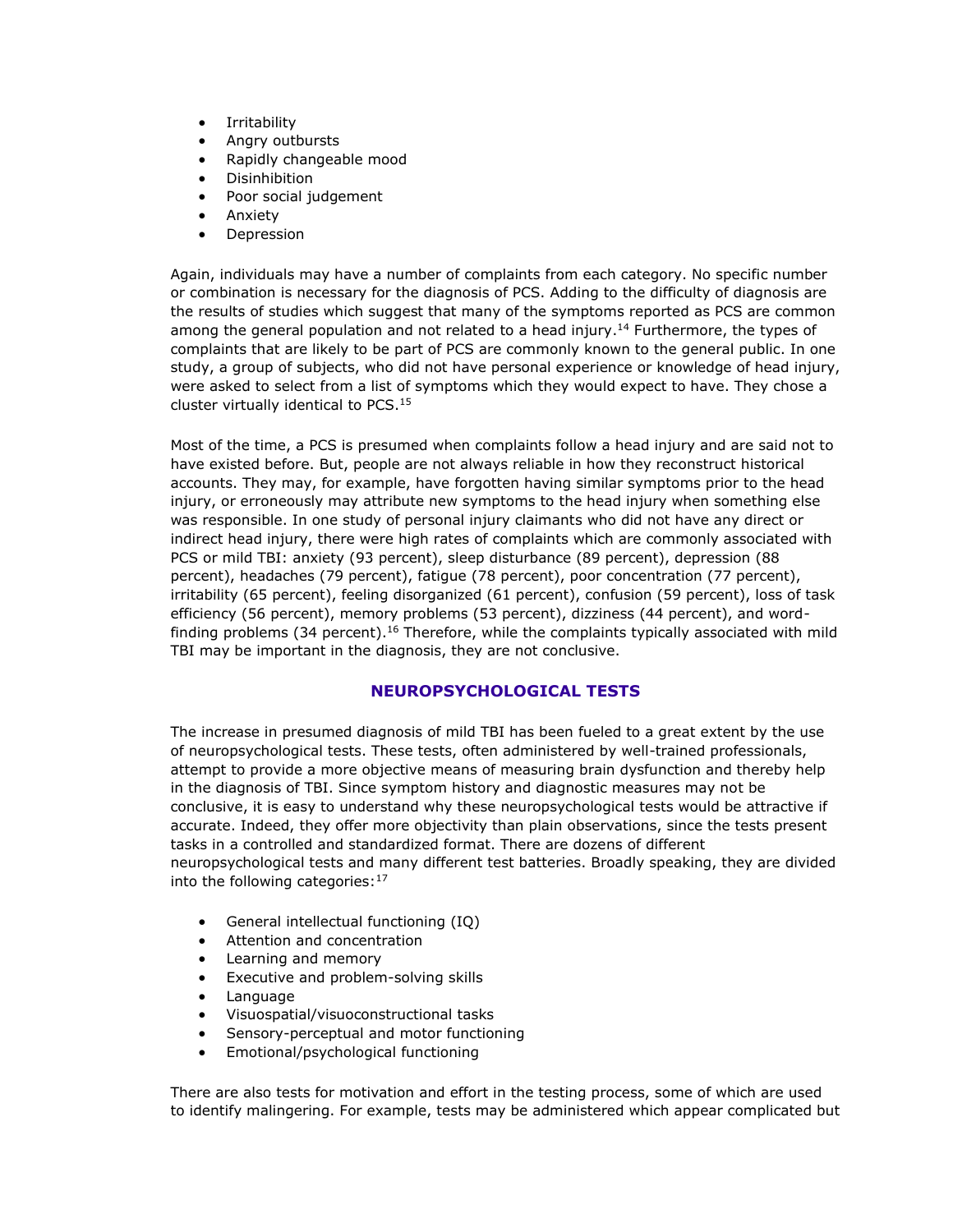in fact are quite simple and should be performed easily even by brain-injured people. If a great many errors are made or the results are worse than chance, the individual may be attempting to appear impaired. Other than in extreme cases, however, malingering may be difficult to diagnose, and the most that can be said is that the individual was exaggerating. Sometimes this is deliberate and sometimes this is for psychological reasons.

On questionnaire-type of tests such as the Minnesota Multiphasic Personality Inventory-2 (MMPI-2), if individuals endorse an unusually large number of symptoms, exaggeration can also be inferred. Often when individuals perform well on some tests and poorly on others, it is concluded that they must have been exercising good effort, so that the areas of poor performance must represent brain dysfunction. The difficulty with this analysis is that some individuals may not be exaggerating overall, but may see themselves with a particular impairment. They then perform accordingly, i.e. if you see yourself as impaired in some particular way, that is the way you will perform poorly. The perception, however, may be based on an erroneous preconceived assumption of brain injury.

The most important thing to note about neuropsychological tests is that they only measure behavior, they do not measure the source of that behavior. In that sense, they are merely enhanced plain observations. They are unlike a skull x-ray, EEG, or CT and MRI scans which measure the pathological source of a behavioral problem directly, i.e. the brain. Neuropsychological tests may have been developed to be reliable (consistently yield similar results across time or examiners) and valid (accurately measure what they intend to measure), but they cannot make the diagnosis of TBI. The most they can say is how well or poorly a person behaves across various parameters. At times, that might be because of brain dysfunction from TBI, but it might also be from other factors. Neuropsychological test results are merely a hypothesis.

In spite of their scientific and sophisticated appearance, neuropsychological tests present elementary tasks. Typical tasks include: connecting circles with numbers in their proper sequence, or circles and letters in alternating proper sequence; repeating from a list of words as many as can be remembered; repeating as much of a story as can be remembered; assembling blocks into a particular design; copying a figure; placing cards into proper categories; repeating a string of numbers; or doing arithmetic problems, just to name a few. All tests are measured on the basis of accuracy or speed. It is easy to see, therefore, that poor performance only means that a person did not do well, not necessarily that they could not do well.<sup>18</sup>

Although many neuropsychologists understand that their tests are only a tool which helps measure behavior and can only provide a hypothesis regarding TBI, others overreach and assert a diagnosis from the results of the tests. Some common pitfalls in neuropsychological evaluations are:

- 1. Over-reliance on tests alone
- 2. No detailed patient history
- 3. Assumption that history provided is accurate
- 4. No outside or collateral information
- 5. No tests to measure malingering or exaggeration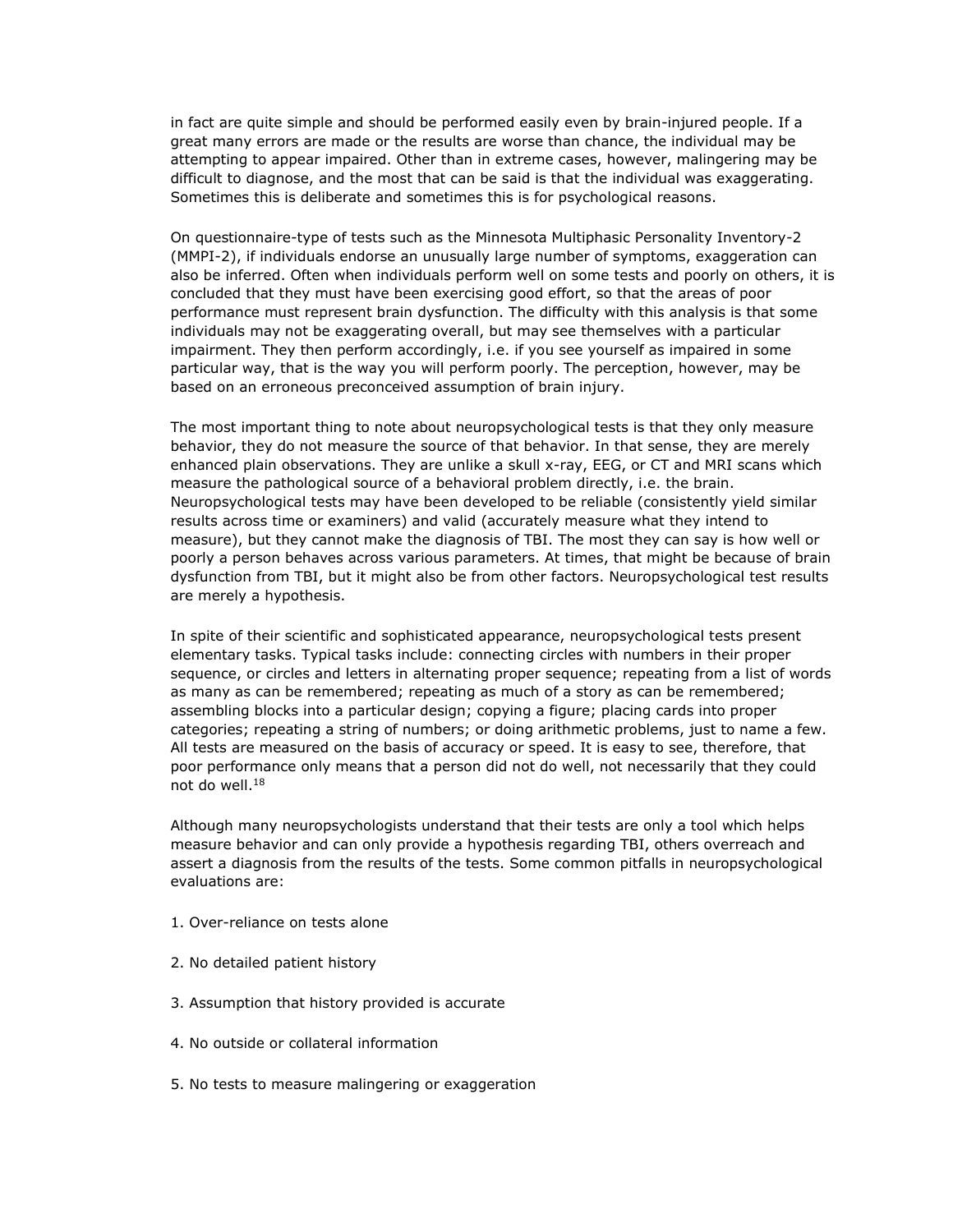- 6. No consideration of alternative explanations for poor performance
- 7. Hypertechnical scoring and explanations
- 8. Equating poor performance with TBI

### **-12-**

Neuropsychological tests may have a benefit in the diagnostic evaluation of TBI but they are more limited than is realized. For example, they do not have much value in the evaluation of moderate-to-severe TBI, because other diagnostic methods, such as CT and MRI scans, are more accurate. In alleged subtle or mild cases, accuracy of identification of TBI by neuropsychological tests is low--some studies indicate that it is no more than chance.<sup>19</sup> There are few good studies to demonstrate the accuracy of neuropsychological tests in subtle or mild TBI cases, because there may be no other means to document that there was a TBI. It stands to reason, you cannot measure your own accuracy if your own measures are the only means of comparison. Interestingly, the judgement of even experienced neuropsychologists has been challenged in some studies and, surprisingly, the results indicate that there is more inaccuracy with more experience. Finally, even if the neuropsychological tests accurately measure test functioning problems, this does not necessarily translate to every day life-functioning. The two may be very different. Once TBI has been diagnosed, however, neuropsychological tests can be a valuable means of measuring progress in rehabilitation.

Neuropsychological tests have been overvalued in part because of their hypertechnical presentation which gives the appearance of scientific precision. The average physician who uses those tests in order to help make the diagnosis of mild TBI, seldom can decipher what is being said, and may blindly accept their accuracy. The conclusions in test reports often include seemingly sophisticated identification of specific brain regions which are affected. However, studies show that lateralization or localization based on neuropsychological tests is not that accurate. Given the immense complexity of the human brain, these distinctions may be of very limited usefulness. It has been shown that individuals who have suffered brain injury in virtually identical areas, often demonstrate widely varying effects which are greatly modified by pre-existing and unrelated factors.<sup>20,21</sup>

#### **WHAT ELSE IS GOING ON?**

Alternative reasons for symptoms that resemble mild TBI and for poor performance on neuropsychological tests can be divided into six categories: *deliberate distortion*, *lack of energy*, *inattention*, *secondary financial gain*, *psychiatric disturbance*, and *sociocultural factors* (see Table). Individuals who are apathetic, asocial, hostile, or paranoid may not cooperate fully with the testing process. Others may intentionally exaggerate impairment for some specific gain. These malingerers are often not easily detected.<sup>22</sup> As was discussed above, faking impairment may not be that difficult. In one study, children were instructed to "fake bad" on comprehensive neuropsychological testing with minimal guidance on how to do it.<sup>23</sup> Of 42 clinical neuropsychologists who reviewed these cases, 93 percent diagnosed abnormality, 87 percent of those said it was because of brain dysfunction; no clinician detected malingering. When specific tests for malingering or exaggeration are not administered, the likelihood of missing deliberate distortion is even higher.

Some people perform poorly on neuropsychological tests because they lack mental energy. They often say that they cannot think right. Many of them may be depleted due to physical illness unrelated to any head injury. Depression too can result in a lack of mental energy,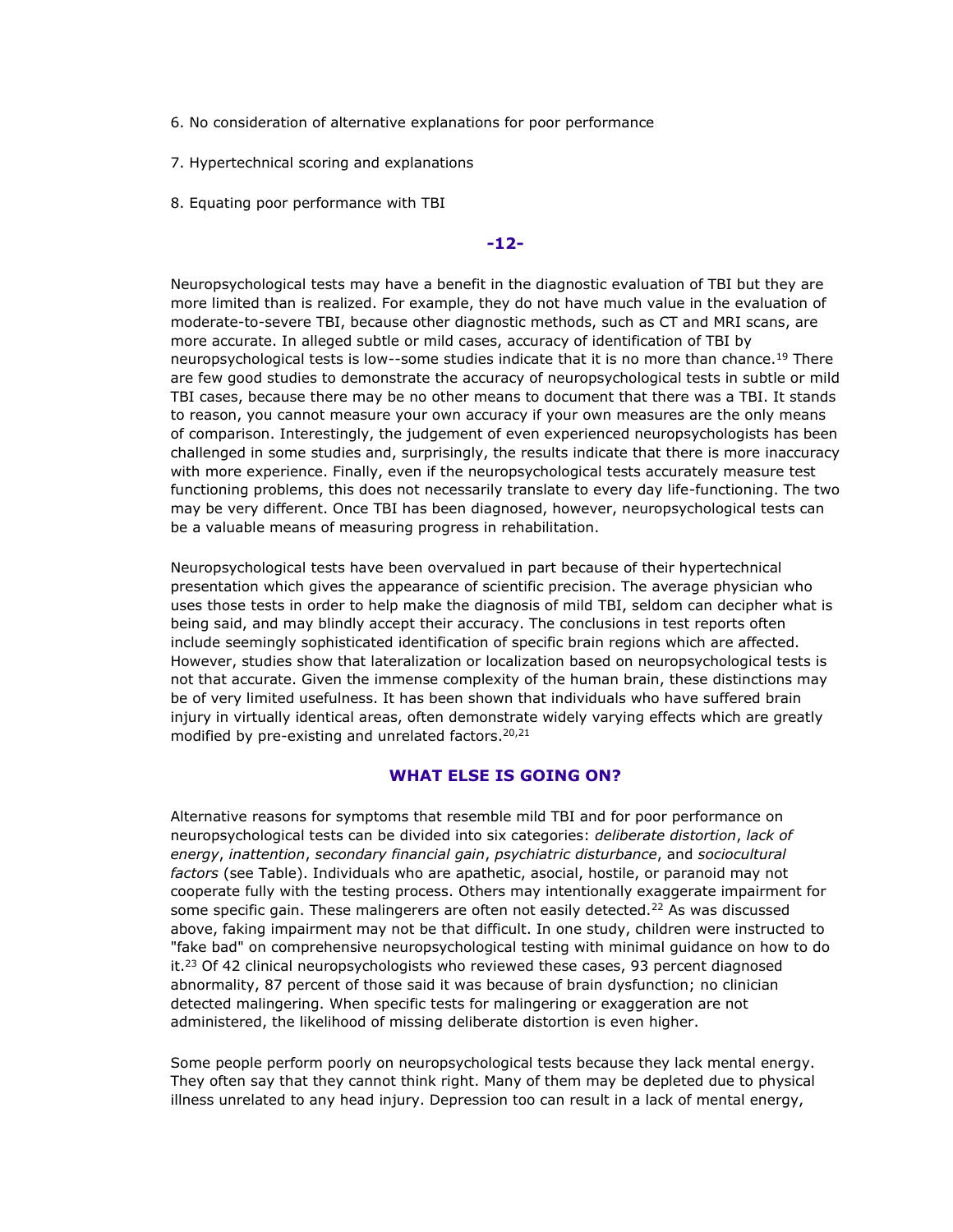sluggish thinking, and poor performance on neuropsychological tests. Being preoccupied with headache or other bodily pain is known to affect performance on neuropsychological tests. In a review of whiplash injuries, it was noted that the presence of headache, rather than any other factor, correlated with impaired mental functioning.<sup>24</sup> Since most people who claim to have mild TBI complain of headache, this independent variable should be suspect.

Inattention and concentration difficulties are associated with TBI, but also occur with many other conditions. Anxiety states are notorious for creating preoccupation and distractibility. In addition, pre-existing attentional problems e.g. Attention Deficit Hyperactivity Disorder (ADHD) or Learning Disabilities (LD), can represent a lifetime of subtle impairment which may or may not have previously been identified.

One of the most common factors in worker's compensation claims of TBI is that of secondary financial gain through disability payments. Although some researchers believe that this potential is overemphasized, there are many reports of the role that litigation and financial compensation play in causing or continuing symptoms of mild TBI. One meta-analytic review concluded that mild closed-head injury typically has a good outcome, and severe mental deficits many months after such an injury, in the setting of financial incentives for illness behavior, raise the strong possibility of malingering or other nonphysical explanations.<sup>25</sup>

Psychiatric disturbance of many kinds can create mental deficits, memory impairment, slowed thinking, or other complaints typically associated with mild TBI. As indicated above, both depression and anxiety can at times do this. Posttraumatic stress symptoms, with a strong anxiety component, can also interfere with attention and lead to concentration problems. Finally, somatoform disorders, i.e. physical symptoms based on psychological factors, often occur when a psychological conflict exists for which an individual has no adequate solution. The opportunity of dropping out into a disabled role may occur as an unconscious mechanism to resolve that conflict. Sometimes it is just a response of an individual to the wear and tear of life--someone who may have had poor resources to continue the struggle. A head injury can serve as a face saving opportunity to escape that struggle.

Sociocultural factors also affect neuropsychological test performance. Congenital intellectual deficits, low socioeconomic status, or cultural differences, need to be taken into account. At times, neuropsychologists will estimate premorbid intelligence or capacities, when no earlier tests had been administered. To date, there is no well-validated and accurate method of doing so.<sup>26</sup> Yet, this is often used to assert that performance has declined because of mild TBI.

### **HOW LONG DOES IT LAST?**

If the bad news is that we have difficulty in accurately making the diagnosis of mild TBI, the good news is that the condition gets better. In mild TBI of up to 20 minutes LOC and 24 hours PTA, the vast majority improve within one to three months.<sup>27</sup> By then, controlled studies have shown that neuropsychological test results are almost indistinguishable from normals. By the end of a year, all should have recovered except where psychological or social factors are operative. Even in moderate-to-severe TBI, complete recovery occurs in the majority of cases within 18 to 24 months. Therefore, in spite of persistent complaints years after a mild TBI, there is little objective scientific evidence to substantiate them. Where an individual has no neurological complications, no abnormality on diagnostic tests, no loss of consciousness, no amnesia and was not even dazed, the likelihood of temporary deficits is minimal, much less persistent ones.<sup>28</sup> It is interesting to note that World War II veterans who sustained severe penetrating head injuries with direct damage to brain matter, were found to have an astonishing ability to recover and most had no measurable impairment in everyday